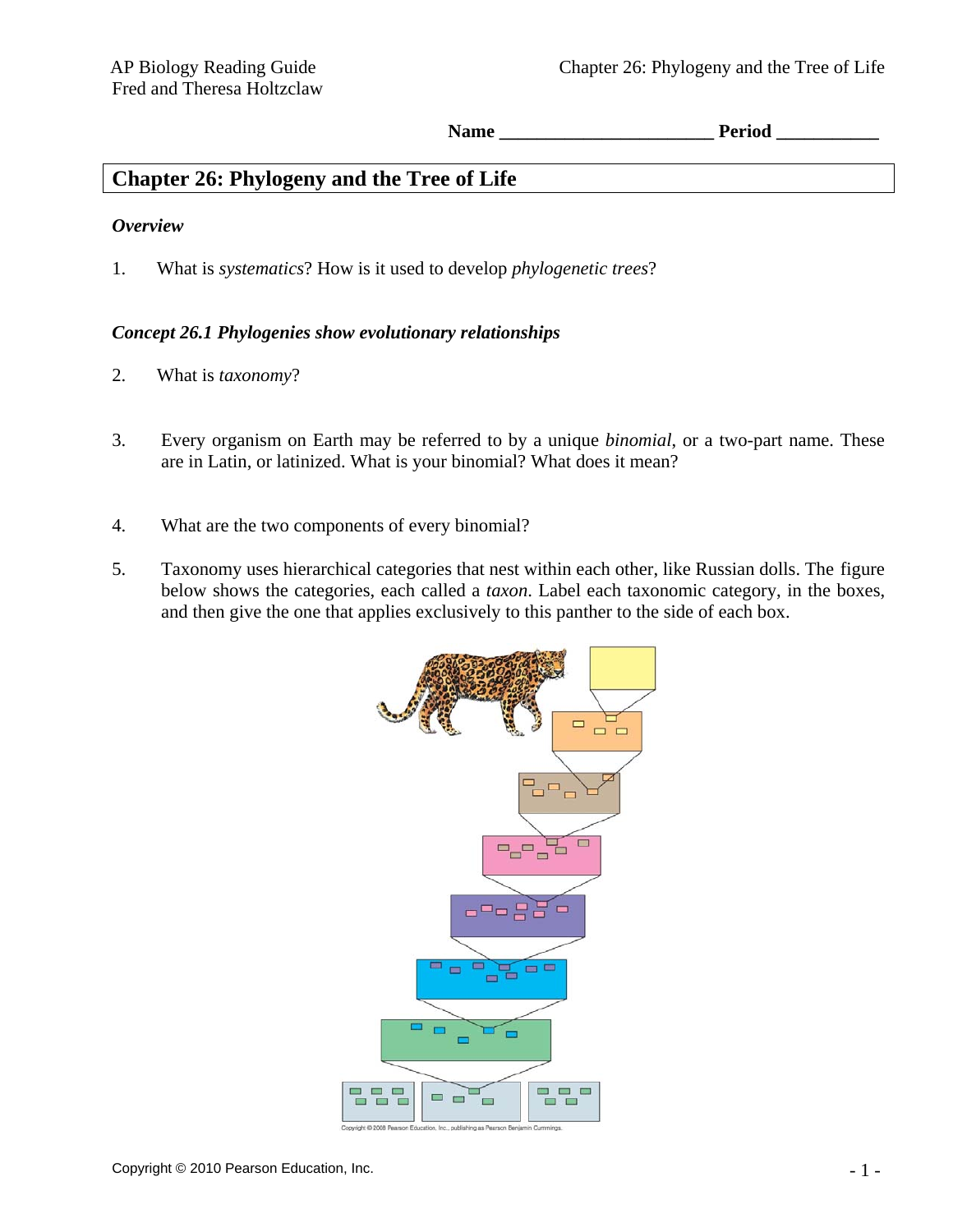\_\_\_\_\_\_\_\_\_

You will notice that the most general category, *domain*, the one that encompasses the most organisms, is shown at the bottom of the figure. As you move up in the figure, the organisms show greater and greater degrees of relatedness. You are expected to memorize these taxonomic categories in order! Most students use a mnemonic device linked to the first letter of each taxon to remember them. Make up your own, or try ours:

# **D K P C O F G S** or *Dear King Phillip Comes* **O***ver For Good Spaghetti*

(You may choose to have King Philip come over for something else—whatever you can remember best!)

- 6. So, which are more closely related, organisms in the same phylum, or those in the same order?
- 7. Here is a *phylogenetic tree.* Recall that branch points represent common ancestors of the two lineages beyond the branch or *node*. Circle the common ancestor of badgers and otters, and label it as A. Circle the common ancestor of cats and dogs, and label it as B.

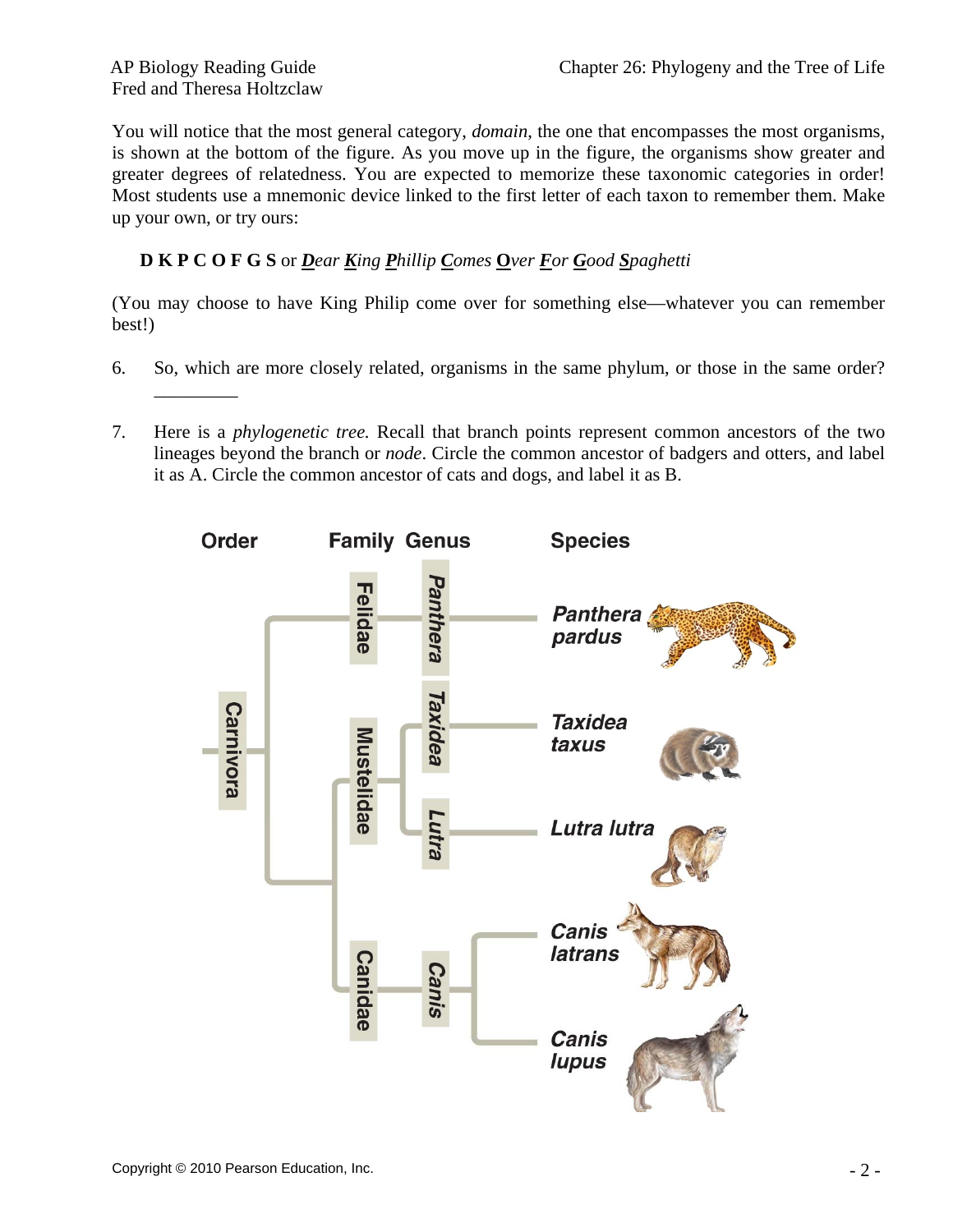## *Concept 26.2 Phylogenies are inferred from morphological and molecular data*

Let's look back at a Study Tip from Chapter 22. This idea is repeated in our current chapter.

### **Study Tip**

*Homologous structures* show evidence of relatedness**.** (whale fin, bat wing)

 *Analogous structures* are similar solutions to similar problems but do *not* indicate close relatedness. (bird wing, butterfly wing)

8. *Molecular systematics* is a valuable tool used today to sort *homology* from *analogy*. What is it?

#### *Concept 26.3 Shared characters are used to construct phylogenetic trees*

- 9. Below are three *cladograms*. What is a *clade*? Circle a clade that is not highlighted below.
- 10.Why is Group I *monophyletic*?
- 11. Explain why Group II is *paraphyletic*.
- 12. What is a *polyphyletic group*?



13. Clades are derived by using *shared derived characters*. What are these?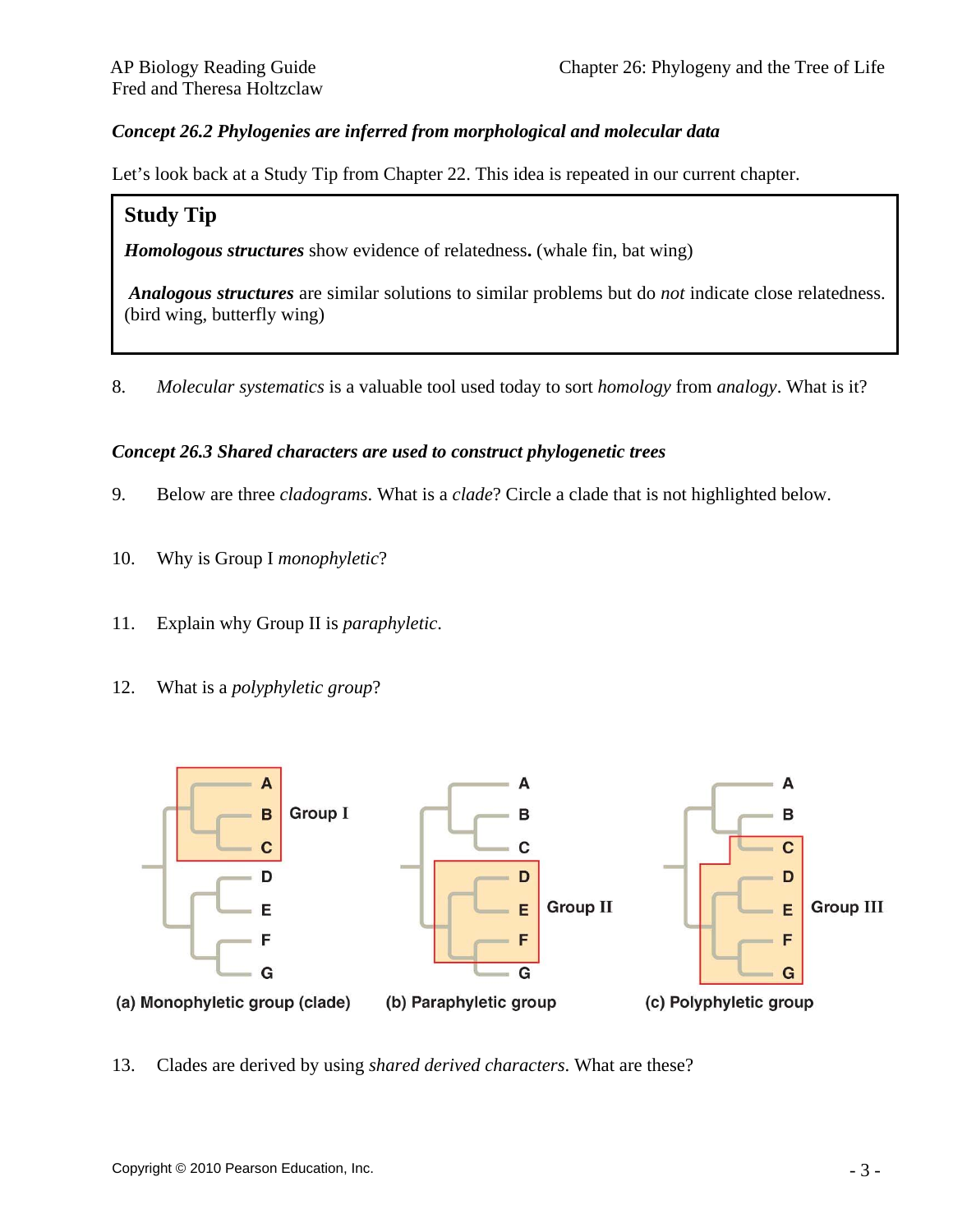14. Explain why for mammals, hair is a shared derived character, but a backbone is not.

#### *Concept 26.4 An organism's evolutionary history is documented in its genome*

Let's summarize some important information from this section. The rate of evolution of DNA sequences varies from one part of the genome to another; therefore, comparing different sequences helps us to investigate relationships between groups of organisms that diverged a long time ago. For example, DNA that codes for *ribosomal RNA (rRNA*) changes relatively slowly and is useful for investigating relationships between taxa that diverged hundreds of millions of years ago. DNA that codes for *mitochondrial DNA (mtDNA)* evolves rapidly and can be used to explore recent evolutionary events.

- 15. Which method reveals that fungi are more closely related to animals than to green plants?
- 16. Which method reveals that the Pima of Arizona and Yanomami of Venezuela are descendants of the same Native Americans that crossed the Bering Land Bridge 13,000 years ago?

#### *Concept 26.5 Molecular clocks help track evolutionary time*

- 17. What are *molecular clocks*?
- 18. If we use a *molecular clock*, approximately when did HIV emerge?

#### *Concept 26.6 New information continues to revise our understanding of the tree of life*

Taxonomy is in flux! When your authors were in high school, we were taught there were two kingdoms: plants and animals. Then in our college courses, we were introduced to five kingdoms: Monera, Protista, Plantae, Fungi, and Animalia. Now biologists have adopted a **three-domain system**, which consists of the domains Bacteria, Archaea, and Eukarya. This system arose from the finding that there are two distinct lineages of prokaryotes.